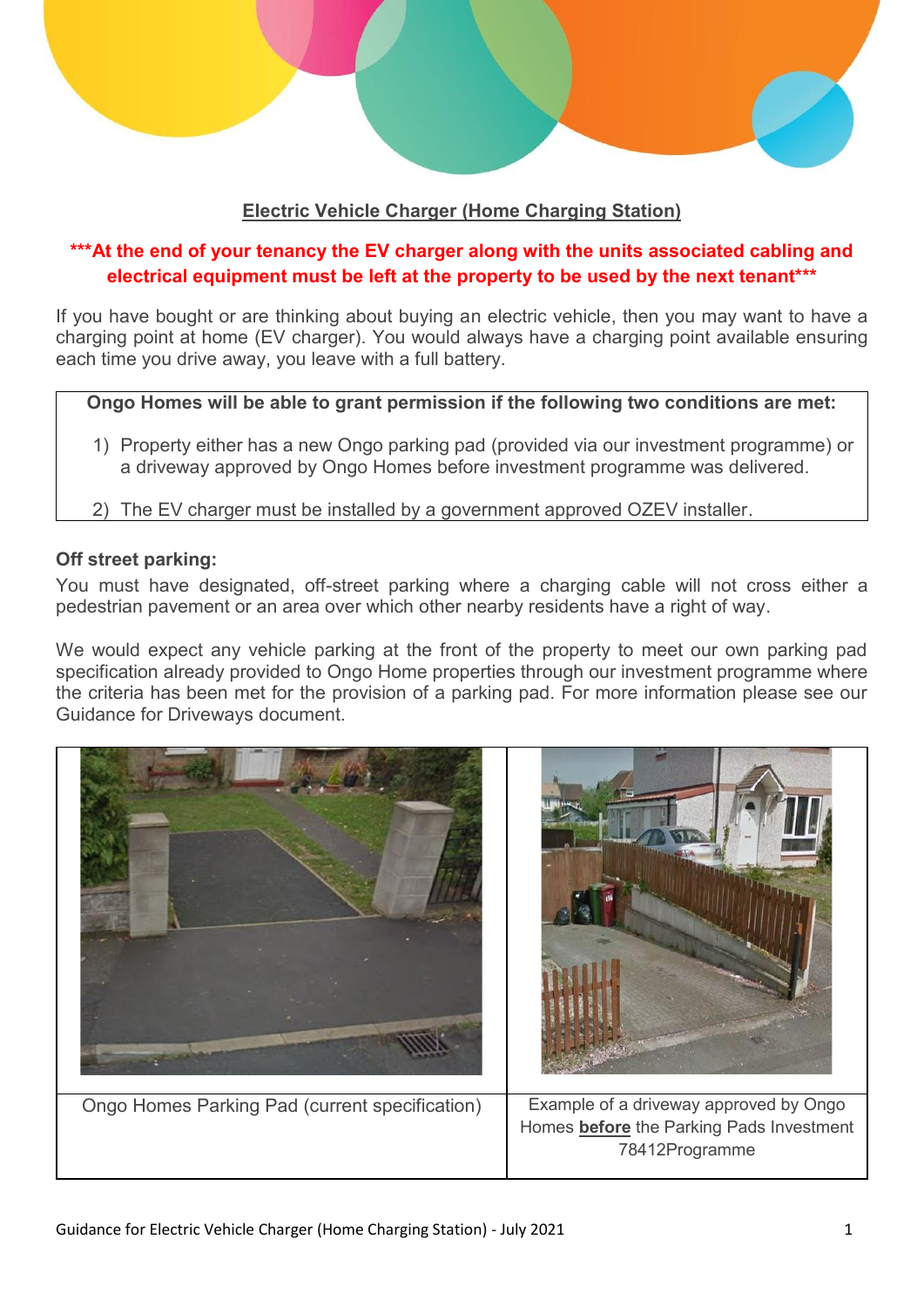## **Approved Installer:**

As the installation of a charging point involves high voltage and high power, the installation must only be completed by a qualified and certified professional.

You need to use an [OZEV approved installer.](https://www.gov.uk/government/publications/workplace-charging-scheme-authorised-installers) Apart from advising you on the permissions you need to seek, they will also assess whether it's safe to have an Electrical Vehicle Charging Point in that home, and if so, where to place it to guarantee maximum benefits.

A list of authorised installers can be found at: [https://www.gov.uk/government/publications/electric](https://www.gov.uk/government/publications/electric-vehicle-homecharge-scheme-authorised-installers)[vehicle-homecharge-scheme-authorised-installers](https://www.gov.uk/government/publications/electric-vehicle-homecharge-scheme-authorised-installers)

An install will usually include a home consultation visit in order to assess the suitability and ensure you meet the criteria for the home charging grant should you wish to apply for this. Guidance relating to the Electric Vehicle Homecharge Scheme can be found at: [https://www.gov.uk/government/publications/customer-guidance-electric-vehicle-homecharge](https://www.gov.uk/government/publications/customer-guidance-electric-vehicle-homecharge-scheme/electric-vehicle-homecharge-scheme-guidance-for-customers)[scheme/electric-vehicle-homecharge-scheme-guidance-for-customers](https://www.gov.uk/government/publications/customer-guidance-electric-vehicle-homecharge-scheme/electric-vehicle-homecharge-scheme-guidance-for-customers)

Before installation, the installers will need to consider a few factors to help them determine whether it's possible to install an EVCP in that property. They include:

- Whether you need to seek permission before installing the charging point.
- If it's safe to have EV included in the normal electricity demands of that property.
	- Whether there's a suitable place in the property to locate the charging point as well as the vehicle when it's charging.

Charging the EV will typically cause your electricity demands to rise significantly. Therefore it is important to check whether the present electric cabling, primary household supply, and sockets can sufficiently carry the additional current the car will require when charging.

Checking the cabling will also involve assessing the number of safety cut-outs that are present. Fire is likely to occur if the electrical installation in a property becomes overloaded. An electrician qualified in EVSE (EV supply equipment) will need to ascertain whether the existing electrical supply can adequately handle the existing load while also charging an EV.

Moreover, the installer will also need to inform the District Network Operator about the installation of an EV charging point in the area. If the property owner wants to have a second charge point installed, the installer will need to communicate the same.

When choosing a charging station for your home, you will need to take into account various factors, such as the type of car and where the EV charger will be located.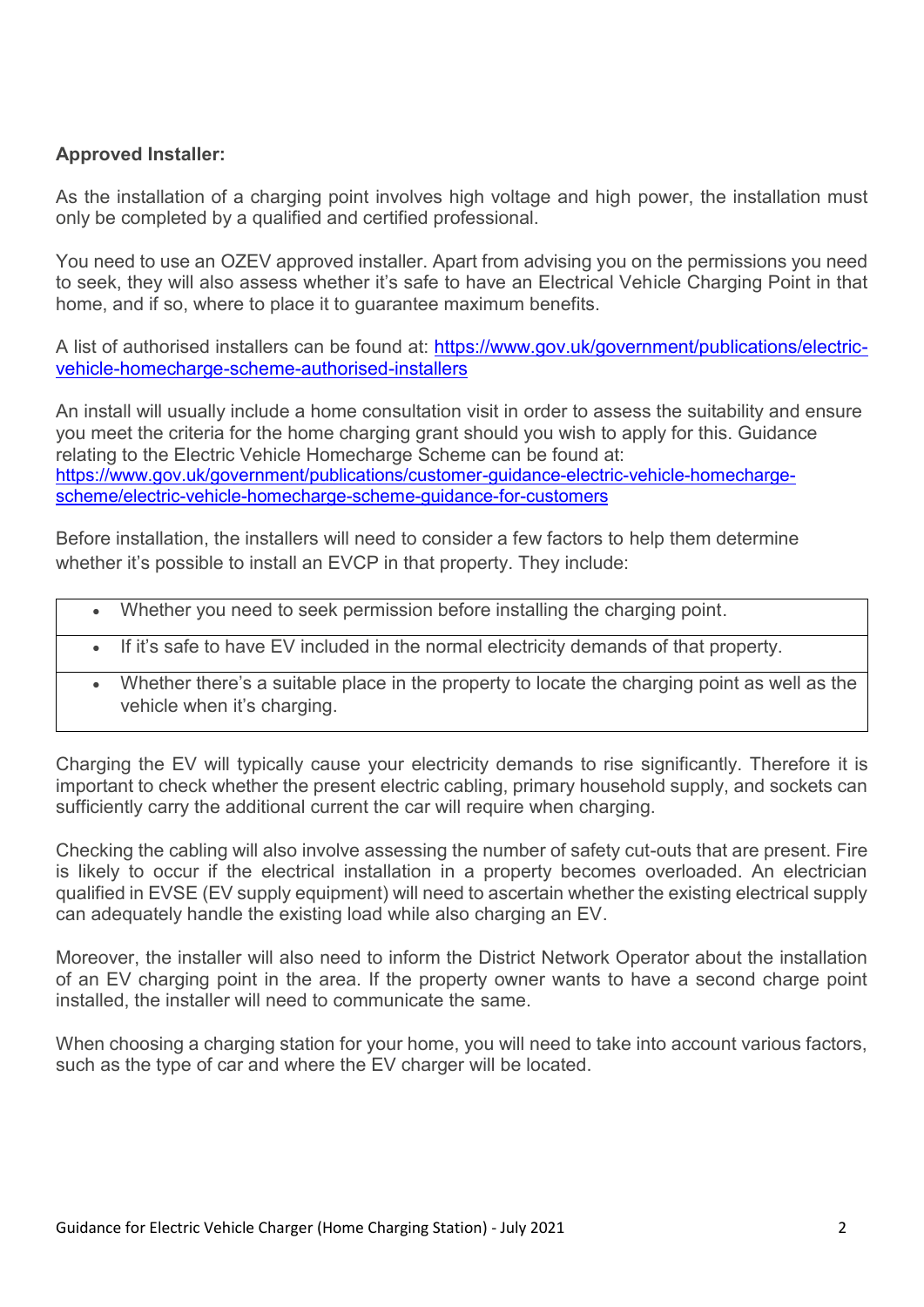# **How to apply:**

| 1) An alteration permission form must be completed and available by contacting our Customer<br>Service Team.                                                                                                                                                                                                                                                                                                                                              |                                                                                                                                                                                                                                                                                                                                                                                                                                                                                                                                                                                                                                                                                                                                                                                                            |
|-----------------------------------------------------------------------------------------------------------------------------------------------------------------------------------------------------------------------------------------------------------------------------------------------------------------------------------------------------------------------------------------------------------------------------------------------------------|------------------------------------------------------------------------------------------------------------------------------------------------------------------------------------------------------------------------------------------------------------------------------------------------------------------------------------------------------------------------------------------------------------------------------------------------------------------------------------------------------------------------------------------------------------------------------------------------------------------------------------------------------------------------------------------------------------------------------------------------------------------------------------------------------------|
| 2) We can only give permission for a home EV charger where the property has its own parking<br>area which has been provided and approved by Ongo Homes.                                                                                                                                                                                                                                                                                                   |                                                                                                                                                                                                                                                                                                                                                                                                                                                                                                                                                                                                                                                                                                                                                                                                            |
| 3) The installation of any EV charger must<br>by<br>carried<br>out<br>a<br>government<br>be<br>installer<br><b>OZEV</b><br>and<br>approved<br>confirmation of your chosen contractor<br>details must be provided. A permission<br>form must be completed with information<br>from the chosen contractor as shown:<br>*We may request a risk assessment and a<br>method statement from your chosen contractor<br>but will contact you if this is the case* | Please provide a quote on letter headed<br>paper with details of the contractor.<br>Quote must include a plan/layout of the<br>current area (where work is to be carried<br>out) and the proposed location of this EV<br>charger including the make and model.<br>Quote from the contractor must also<br>include a full description of the proposed<br>work, materials to be used and how the<br>works will be carried out.<br>The contractor must have Public and<br>Employers Liability Insurance. There<br>may be a need for you to provide<br>insurance details/documents for your<br>contractor. We will contact you if this is<br>the case.<br>Details of any warranty period on the<br>work once completed should<br>you<br>EV<br>encounter any problems once<br>charger has been installed/fitted. |
| 4) Any pictures taken via phone can be emailed if necessary to <b>Enquiries@ongo.co.uk.</b><br>Please use your first line of address as reference e.g. 'Permission request for 20 Ongo<br>Road'                                                                                                                                                                                                                                                           |                                                                                                                                                                                                                                                                                                                                                                                                                                                                                                                                                                                                                                                                                                                                                                                                            |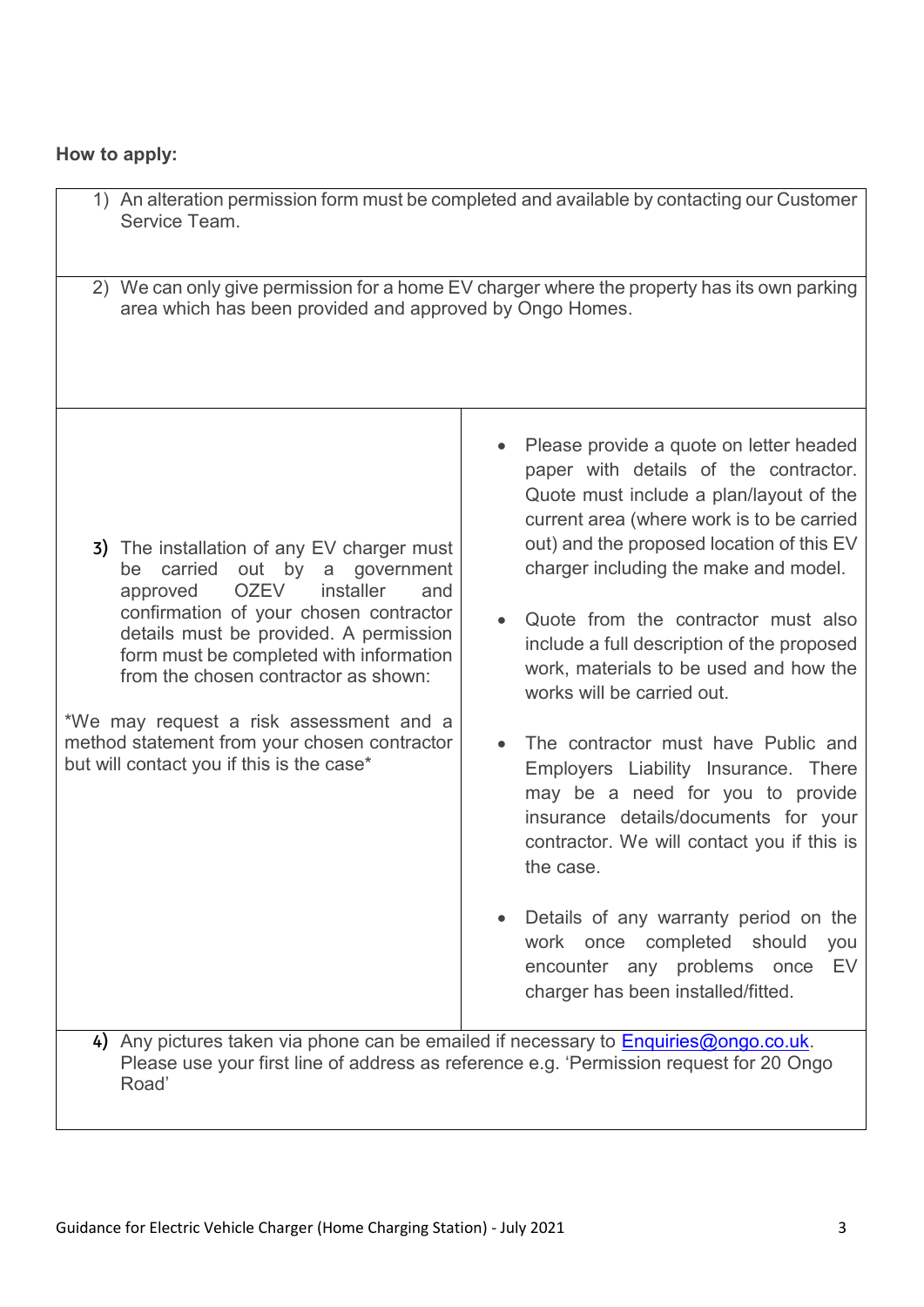## **Guidance for application to install a home EV charger:**

- The asbestos report must be checked to ensure Asbestos Containing Materials' (ACM's) are not being removed or encapsulated. Any removal required will be undertaken by Ongo Homes at your expense.
- Regard should be made to potential impact upon electric, plumbing and drainage.
- All aspects of the work that were submitted must be carried out by fully qualified electricians who are OZEV (formally known as OLEV) approved installers. Apart from advising you on the permissions you need to seek, they will also assess whether it's safe to have an Electrical vehicle charging point (EVCP) in your home, and if so, where to place it to guarantee maximum benefits.
- The standard of workmanship must be to the satisfaction of Ongo Homes Limited and must be carried out by a qualified electrician to BS 7671 and other relevant standards. You will be provided with an electrical certificate for your EV charger installation to show that it has been safely installed to the latest electrical regulations. This will need to be sent to Ongo Homes Ltd once the work is complete.
- If we do not receive this electrical certificate once this work has been completed, then we will instruct our electricians to carry out an inspection on the work you have carried out and you will be recharged for this inspection and test.
- The unit must be securely fixed on an external wall close to the parking pad and adequate care must be taken to ensure that the internal and the fabric of the building (external brickwork/cladding) is not damaged or altered. If damage occurs then this must be repaired at your cost. If fitting to External Wall Insulation (EWI) please see guidance towards end of this document for information relating to the use of fixtures and fittings.
- The EV charger must not exceed the limitations of the existing electrical installation and consumer unit. Any changes to the electrical equipment/wiring that need to be made prior to the installation EV charger to be installed will be made at your expense.
- The EV charger (including any additional electrical cabling and additional consumer unit if fitted) once installed will become part of the electrical installations of the property and as a result will be maintained and tested by us as necessary to comply with regulations from time to time in force. If any deliberate or malicious damage is caused to the EV charger by you or occupiers/visitors to the property, we will recharge you for the costs of any repair.
- At the end of your tenancy the EV charger along with the units associated cabling and electrical equipment must be left at the property to be used by the next tenant. You are not entitled to take any part of it with you and neither will we compensate you for leaving it at the property.
- No costs in connection with the installation work will be paid or contributed to by Ongo Homes Limited.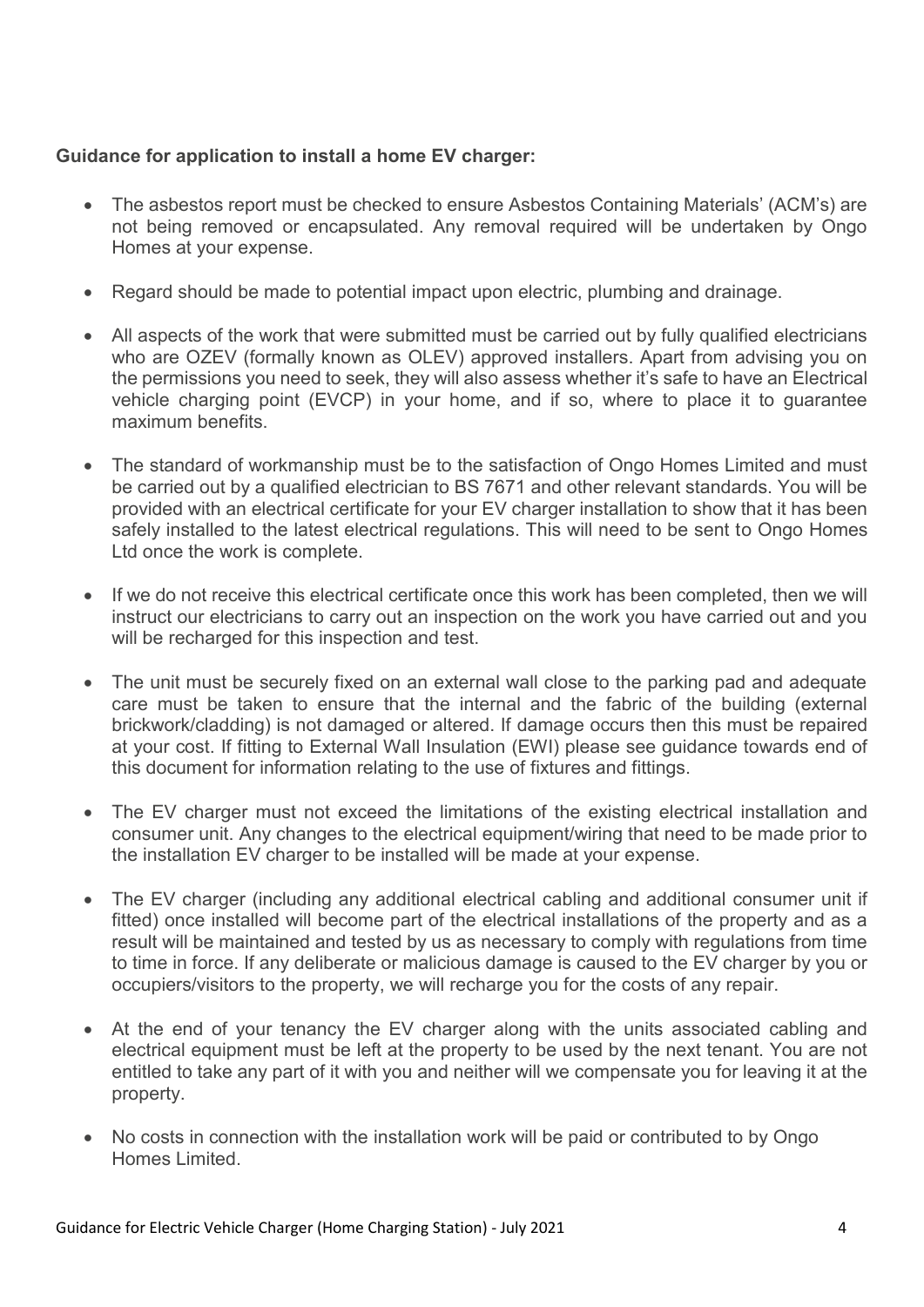- The work must be completed and all necessary compliance certificates provided to us within 3 months of us giving permission. Failure to do so will mean you having to apply again for permission.
- Work must be carried out in a manner to ensure minimum disruption to your neighbours.
- All debris resulting from the alteration must be disposed of in an appropriate manner.
- Permission is limited to the works specified in the permission granted by us.

#### **Retrospective Permission:**

If at any time it becomes clear that a home EV charger has been installed without permission, then the tenant will be contacted and you will be required to make an application for retrospective permission. You will be required to complete all the necessary paperwork and provide all certificates required by us to enable us to decide whether retrospective permission should be given. We may ask you to remove, reinstate and make good any work which we have not approved and/or does not meet OZEV standards.

#### **Frequently asked Questions:**

## **I have just purchased an electrical vehicle (EV) and would like a home charging unit. Will you grant me permission?**

Ongo Homes ask that our Customer Service Team is contacted at the earliest opportunity to make enquiries before you commit to purchasing an EV. Permission can only be granted once all the conditions stated in this guidance document are satisfied. We will not accept liability for any loss or misunderstanding which may occur if permission is refused for an EV charging unit.

#### **You have granted me permission to install a home EV charger. Why can't I take this with me when I end my tenancy?**

Permission is granted on the condition that at the end of your tenancy the EV charger along with the units associated cabling and electrical equipment must be left at the property to be used by the next tenant. Once the EV has been installed, it becomes part of the electrical wiring of the property for which Ongo Homes would be responsible. This EV unit should not be removed either during or at the end of your tenancy.

#### **I live in a house where Ongo Homes have not provided a parking pad and my front boundary is made up of a fence and gate. Can I still have an EV charger?**

We will refuse permission here as a property (whether it be a terraced house, semi-detached house, bungalow or flat) should have its own Ongo approved off-street parking area. Please see the 'Guidance for Driveways' document for more information on parking pads.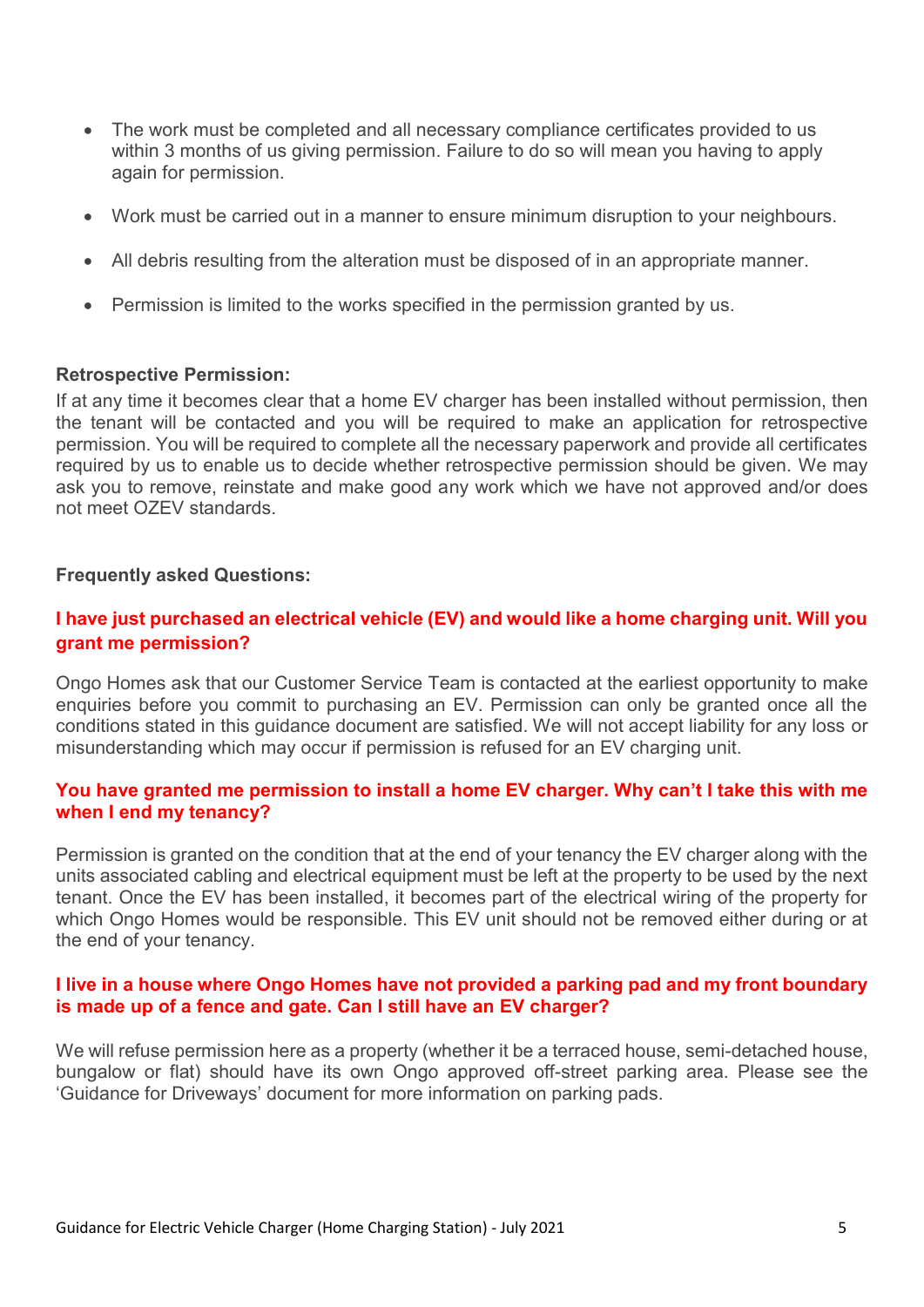## **I have had a home consultation visit from an approved OZEV installer who pointed out that I may require an additional consumer unit. Will Ongo Homes pay for this and undertake this work?**

Any work required to the electrical installation (including any additional electrical cabling and additional consumer unit if required) in preparation for this EV charger will be at your cost and you will be required to employ an electrician.

#### **I live in a flat within a communal block. Do you have any plans to provide public EV charging points in any of your communal block areas?**

The future provision of EV charging in public space and highway areas will become a developed initiative and strategy from several stakeholders. For instance, this may include Ongo Homes, North Lincolnshire Council and other bodies which may result in public EV chargers being installed in some of our communal parking areas.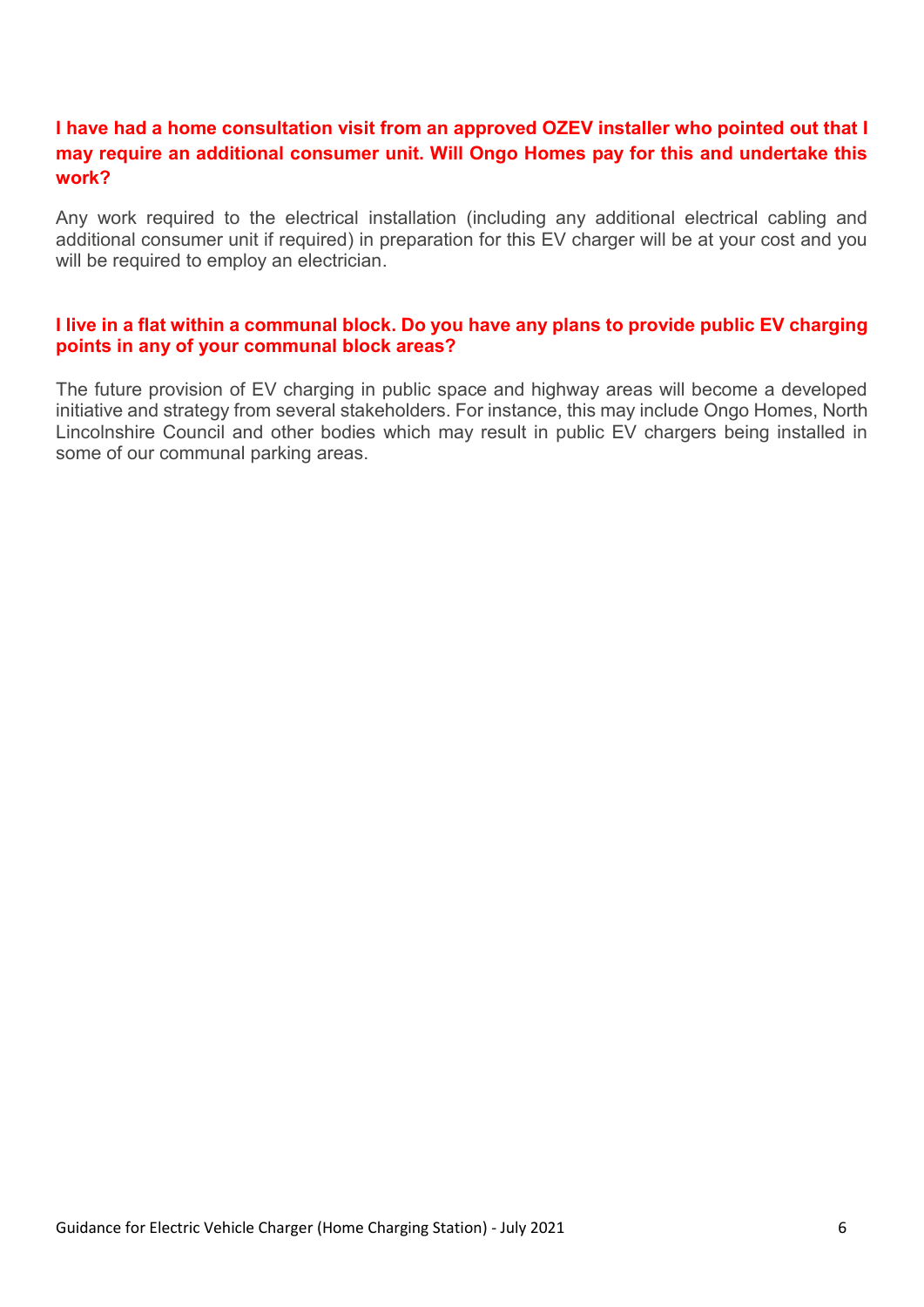## **Guidance for Fixtures & Fittings for External Wall Insulation (EWI)**

If after the work has been completed you wish to add fixtures and fittings, such as satellite dishes, gate posts, hanging baskets, lights etc. to the outside of your property, you must make sure that the correct fixings are applied and are long enough to pass through to the original wall.



Suitable fixings are available from any regular building merchant and it's recommended that the insulation fixings should be at least 110mm long to ensure they go through the insulation to the brickwork.

The 10mm holes are drilled first. The fixing is then fitted with a length of metal tube that is the same length as the gap between the cladding and the old wall (cut to size using a hacksaw) and then a wall plug screwed on the end hand tight. The whole thing is pushed in and tightened up and because of the metal tube there is no damage to the cladding. If unsure ask, as the building merchant will be able to advise on suitable fixtures available for the specific item – so long as you mention you have EWI!

- Care should be taken not to compress the system as this could affect the performance and security of the item being fixed. Fixtures must be anchored back to the original wall and not the EWI system.
- Percussion drilling must not be used as there is a risk of snagging the mesh layer.
- Mastic sealant should be used to prevent water entering the system around any fixings.

Tenants and Tradesmen should ensure the right fixings are used before starting any work which may affect the render.